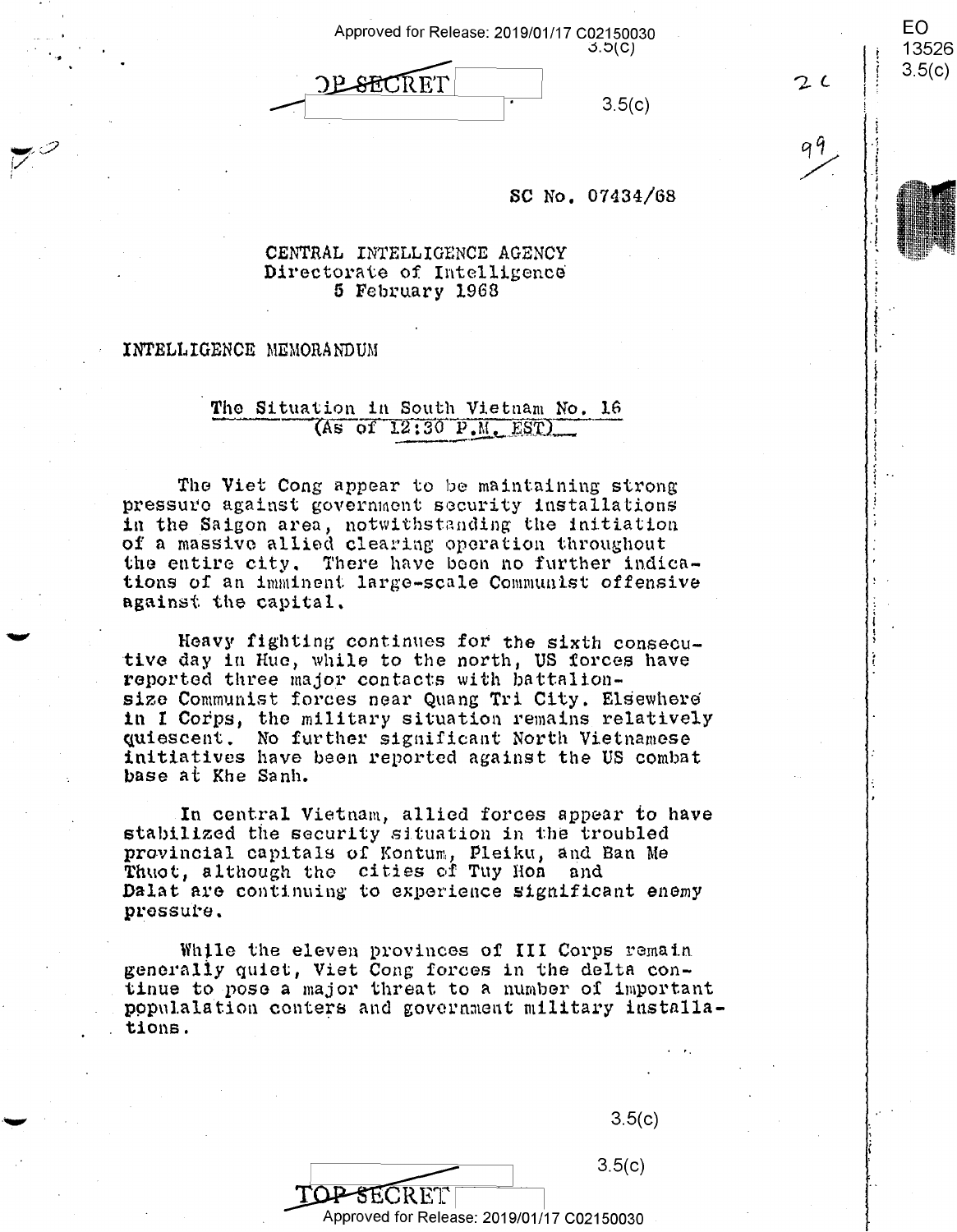Approved for Release: 2019/01/17 C02150030 Apereved for Release: 2019/01/17 002150030

 $3.5(c)$  $3.5(c)$ L-SECRET |  $3.5(c)$ 

## The Saigon Area

1. There are unconfirmed press reports that an estimated 400 Communist attackers early today .overran a police substation in Saigon and drove .overran <sup>a</sup> police substation in Saigon and drove police out of a nearby precinct headquarters which police out of'a nearby precinct headquarters which they had set ablaze. The Saigon police reportedly they had set ablaze. The Saigon police reportedly abandoned their 8th Precinct Headquarters in the southern (Cholon) sector of the capital and with-southern (Cholon) sector of the capital and withdrew northward toward the center of the city.

2. Official reporting from tho field has con-2. Official reporting from the field has confirmed additional small-scale Viet Cong harassing attacks against Saigon municipal pol'ice units and attacks against Saigon municipal police units and installations in the central residential area's 3rd Precinct and in the 6th and 7th Precincts in Cholon.

3. Viet Cong elements thus far contacted in the Saigon attacks have been described as wearing a taricty of outfits, ranging from Buddhist robes and variety of outfits, ranging from Buddhist robes and civilian attire to ARVN, Regional Force, Chieu Hoi, civilian attire to ARVN, Regional Force, Chico Roi, and jungle green uniforms.  $\mathcal{L}_{\text{max}}$ 

**4 ..** Meanwhile, an 18-battalion ARVN task f6rce, 4., Meanwhile,\_an 18~battalion ARVN task force, supported by National Police units, has begun a massive houso-to-houso search of tho entire capital massive house—to-houso search of the entire Capital **city.** US troops have been deployed around the. city. US trOOps have been deployed around the\_. perimeter of Saigon to screen the ARVN security sweep within the city proper.

5~ There was reported to be an abundant supply 5. There was reported to be an abundant supply of rice and bread in the shops of Saigon and Cholon as of 4 February. Some merchants, however, are apparently not selling their rice, probably in the partners not sexting their rice, pressairs in the partner. is estimated that the Saigon populace can endure to the 9th or 11th of February without an inflow of **food,**  food.

# I Corps I\_Corps

. .\_...

G. Action here continues ta be centered in the 6. Action here continues to be centered in the northern provinces. US forces reported three major northern provinces. US forces reported three major contacts--each with an enemy battalion--near Quang conducts cuch with an enough baccarron hour gaing<br>Tri on 5 February. It appears the Communists were routed in two of the contacts, north and east of the

| $\sim$<br>$\sim$ | 3.5(c) |
|------------------|--------|
| TOP SECRET       | 3.5(c) |

Approved for Release: 2019/01/17 C02150030 **1997** 

'1

minister of the company services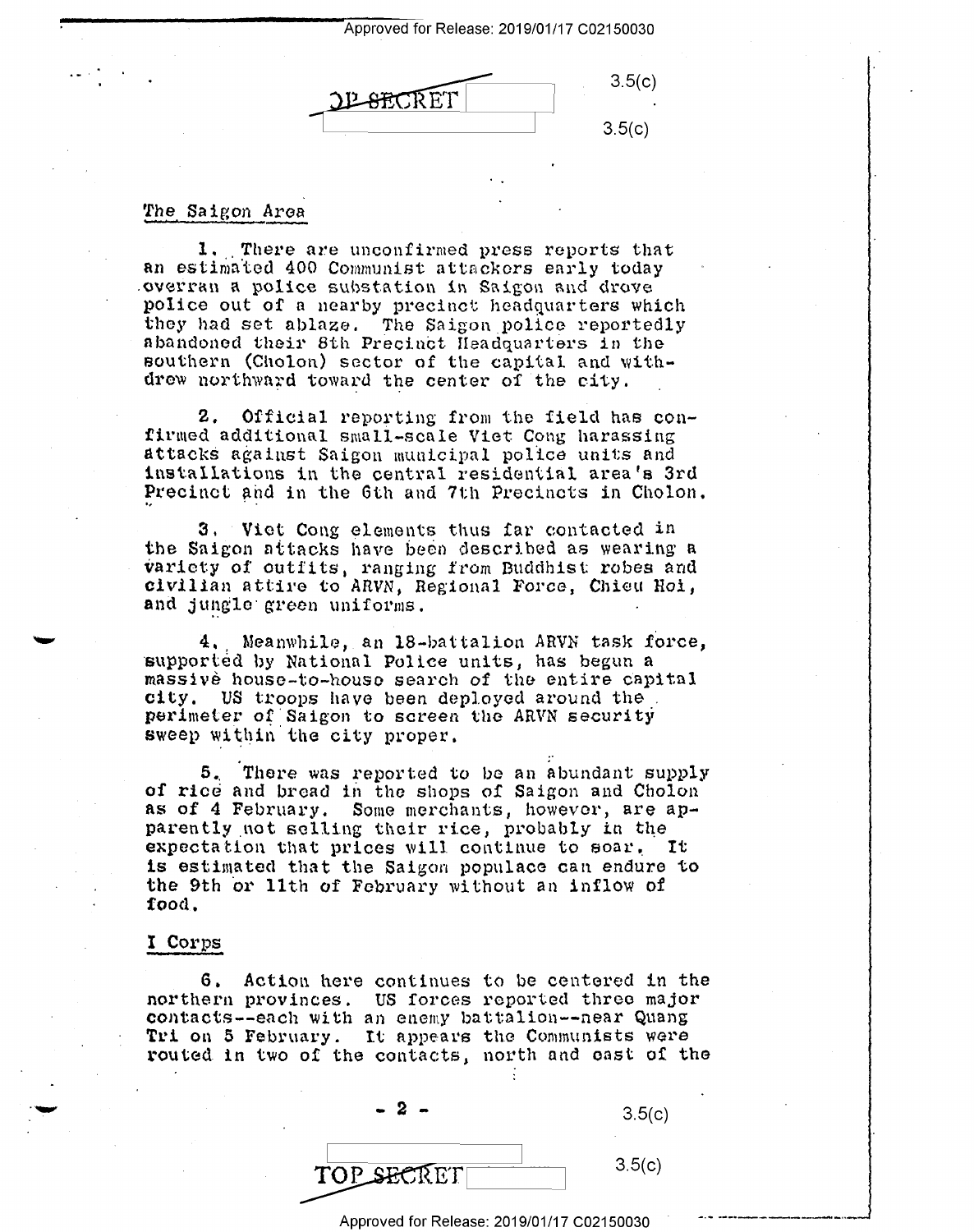Approved for Release: 2019/01/17 C02150030 Approved for Release: 2019/01/17 002150030

 $3.5(c)$ 3.5(c) I'OP SHORET

city. No results nre available on tho third. US city. No results are available on the third. US observers report morale in Quang Tri is poor. Prominent Vietnamese officials, including the province chief, are apparently moving their families out of the city.

**7.** Elsewhere, there have been no major changes reported since the 7:00 A.M. Sitrep. Unconfirmed press reports indicate US Narine progress in Hue on press reports indicate US Marine progress in Hue on 5 February continued to be slow in bitter street fighting against determined Cmnmunist forces. fighting against determined Communist forces. '7. Elsewhere, there have-been no major changes

# II Corps 11 Corps

8. In the western highlands, allied reaction<br>forces continue to press sweeping operations against ~nemy concentrations near the provincial capitals enemy concentrations near the provincial capitals of Kontum, Pleiku and Ban Me Thuot. No major developments have been reported since the 7:00 A.M. velopments have been reported since the 7:00 A.M. Sitrep. Along the coast, Tuy Hoa was again attacked by about a battalion of Viet Cong during the day<br>of 5 February according to press reports. The mountain resort city of Dalat is also said to be under renewed enemy pressure. under renewed enemy pressure. 8. In the western highlands, allied reaction of 5 February according to press reports. The

# III Corps

**9.** American observers in the area report no 9. American observers in the area report no new outbreaks of Communist activity as of the early new outbreaks of communist activity as of the early evening of 5 February. Enemy forces still pose a threat to some provincial capitals including An Loc and Phu Cuong.

## **IV Col"PS**  IV Corps

10, Tho Viet Cong offensive seems to have 10.- The Viet Cong offensive seems to have abated somewhat during 5 February in the Delta prov-<br>inces. However, substantial Communist forces remain in tho immediate vicinity of s01ne administrative and in the immediate vicinity of some administrative and populntion centers and US observers on the scene ex-population centers and US observers on the scene ex pect renewed attacks at My Tho, Tra Vinh and Rach Gia.· Last night, an enemy battalion attnclwd Go Cong Gia.' Last night, an enemy battalion attacked Go Cong and VC gunners shelled installations near Can Tho. Both areas were quiet by daybroak, Elsewhere, there Both areas were quiet by daybreak. Elsewhere, there wns sporadic sniper fire in several cities and scat-was sporadic sniper fire in several cities and scattered resistance around tho outskirts.· Although much tered resistance around the outskirts. -Although much be firmly in friendly hands. abated somewhat during 5 February in the Delta prov— Mostantial Communist forces remain<br>
it inity of Some administrative and<br>
is and US observers on the scene ex-<br>
ks at My Tho, Tra Vinh and Rach<br>
an enomy battalion attacked Go Cong<br>
illed installations near Can Tho.<br>
iet by



Approved for Release: 2019/01/17 C02150030